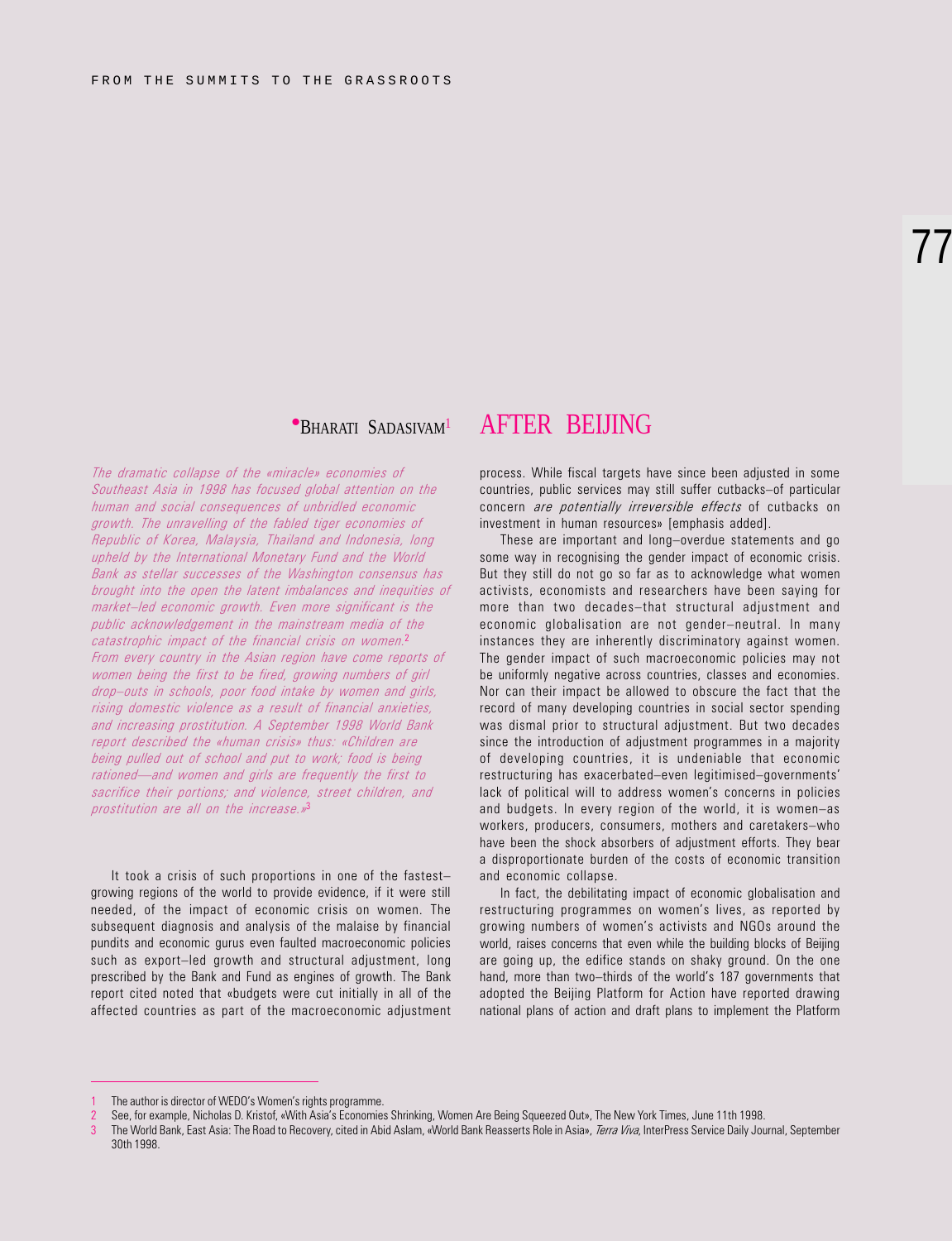for Action, according to WEDO's March 1998 survey of countries that attended the 1995 Fourth World Conference on Women.<sup>4</sup> On the other hand, women's right to health, education and equal opportunity, enshrined in a range of global policy documents and internationally binding conventions, are under attack as never before as a result of economic globalisation and market-driven growth policies.

#### COUNTS COUNT

Resource allocations to implement national action plans for women are generally a good indicator of seriousness of intent or capacity of government to fulfil commitments to human development. WEDO's survey found that budget cuts since 1995 range from an average of 20% (Germany) to a crippling 60% (Guatemala). In Canada, the national budget for women's programmes has been cut from 12 million Canadian dollars before 1990 to 8.1 million today, less than 1 Canadian dollar per woman and girl. In a majority of countries, the budget for women's programmes is a small percentage of the national budget, ranging from 1.7% (Lithuania) to an invisible speck of the whole (Dominican Republic and the Philippines).

While only eight countries reported an actual decrease, some governments, the United States, the United Kingdom and New Zealand among them, pointed to the difficulties of assessing the budget for women's programmes. They cited the lack of genderdisaggregated data and/or «mainstreaming» policies that call for gender-responsive expenditures by all ministries and departments.

As some watchful NGOs have pointed out, however, sectoral analysis of government spending can be quite revealing of real priorities. In South Africa, budgetary cuts to the department of land have had a negative impact on land reform, affecting women the most. The agriculture budget continues to support commercial farmers at the expense of micro farmers, who are mostly women. Over half of the energy budget went to the Atomic Energy Corporation rather than electrification of communities.

27 out of a total of 90 reporting countries in the survey said the budget for women's programmes has grown since the Beijing conference. Increases ranged from 6% in India to 25% in New Zealand to 34% in Luxembourg. In an almost equal number of countries (28), the budget remained the same.

#### TYPES OF VIOLENCE

There is growing evidence that globalisation of the commercial sex industry is an abhorrent aspect of globalising economies that contributes to the phenomenon of violence against women. With the opening of borders and markets, and the accentuation of inter regional and inter-class disparities, growing numbers of women, and increasingly very young boys and girls, are falling victims to an ever-widening and deeply entrenched flesh trade. After Asian women, the second wave has engulfed women from eastern European and former Soviet Union countries, who are the latest to be bought and sold in a highly organised and lucrative sex business that now spans the world. This criminal exploitation of women fostered by the forces of economic globalisation makes a mockery of their hard-won recognition as equal partners with men in development and peace.

For the most part, laws to curb trafficking, commercial sexual exploitation of women and children, and pornography are marked by timid half-measures and doublespeak, reflecting the capitulation of many governments to the lure of the tourism industry, the grip of powerful mafia interests, and the commodification of women in the popular media. These disturbing trends are especially evident in the Philippines, Thailand, Ukraine and Bulgaria.

Where positive policy change has come about, it is the unflagging efforts of women's and child rights advocates that have led to the criminalisation of sexual trafficking in varying degrees.

In Japan, neither the Criminal Code nor the Child Welfare Law recognises sexual offence as a serious crime. Women parliamentarians from the majority party are leading a project to introduce laws to ban child sexual exploitation. New Zealand's Crimes Amendment Act of 1995 makes the sexual exploitation of children by New Zealanders overseas an extra-territorial offence. In Cuba, reforms to the penal code in 1997 do not penalise prostitutes and impose penalties for all those who profit from prostitution.

There has been little recognition of other forms of economic violence against women. One notable exception is Costa Rica, where women activists scored a significant victory in getting recognition for *violencia patrimonial*, or economic violence, which constitutes taking away women's ability to work and access to housing and economic resources. Costa Rica was one of 28 countries in WEDO's survey that adopted laws and policies against domestic violence, the greatest number in any category. In almost all of them, notably in Latin America, the laws are a direct result of women's intense and sustained campaigns to bring violence

Mapping Progress: Assessing Government Implementation of the Beijing Platform for Action, WEDO's fifth report in a series since 1996. See also Promise Kept, Promise Broken?: A Survey of Governments on National Action Plans to Implement the Beijing Platform (March and September 1997), Beyond Promises: Governments in Motion One Year After the Beijing Women's Conference (September 1996) and First Steps: What Has Happened Since Beijing? (March 1996). For all these reports, WEDO sent a survey questionnaire to all governments that adopted the Beijing Platform, as well as to NGOs in these countries for independent assessments of government performance. WEDO approached governments through their permanent missions to the United Nations and also contacted relevant government agencies in country capitals.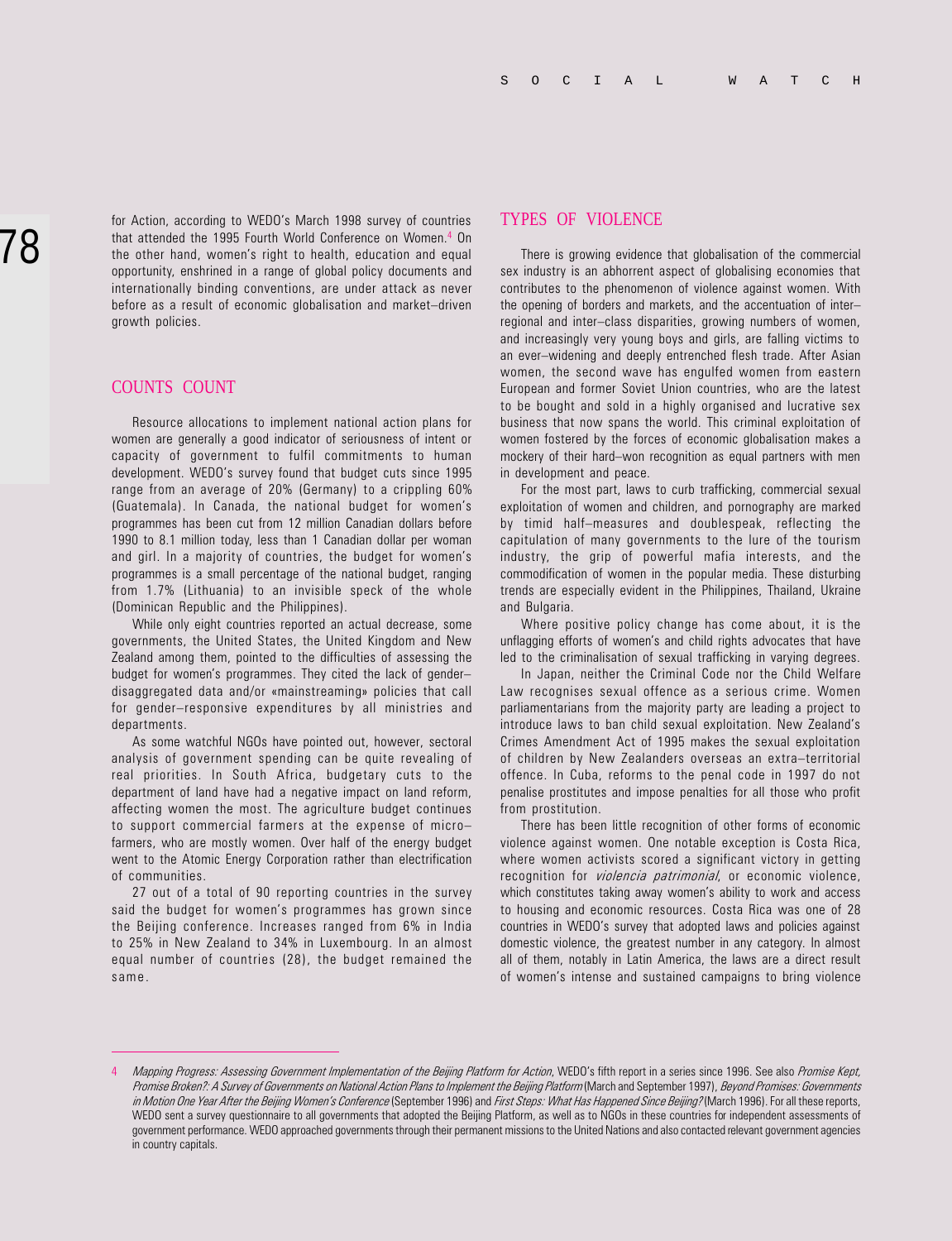against women to the centre of public debate. Women activists have negotiated with governments, made strategic allies of women parliamentarians, helped draft legislation, monitored its enforcement by the police and interpretation by the courts, and lobbied for support centres for victims of violence. In a unique initiative in the Republic of Korea, the Korean Women's Hotline set up an IMF hotline during the economic crisis in 1998 to respond to the needs of women for counselling in the face of growing unemployment and increased violence at home due to financial anxieties.

Women's access to health care as a whole is endangered by government cutbacks of different items as part of debt servicing requirements and/or fiscal austerity measures in developing as well as in industrialised countries. Access to health care is one of the most sensitive indicators of women's well-being because of women's preponderance among the most vulnerable population groups. Women and girls typically tend to use a smaller share of household health expenditures than men and boys, but carry a greater burden of health problems, both their own and those of household members they have to look after. They enjoy less freedom in addressing their health concerns. They are less willing to go to male practitioners and are less able to seek treatment outside because of the household division of labour.

Policies that have an impact on health services, such as the introduction of user fees and changing staffing patterns (with more women being retrenched than men as a result of downsizing in state health sectors) therefore affect women disproportionately. These patterns repeat themselves in adjusting countries in every region, as reports in WEDO's survey show. In Canada and the United States, women are badly affected by the layoffs of health care workers, reduction in hospital stays and privatisation of home care and other health services.

#### EMPLOYMENT, MAQUILA AND EDUCATION

Cutbacks in public childcare and other support services for women, as part of the transition from a command to a market economy in eastern Europe and central Asia, have especially affected women's ability to compete in the job market. Women are a disproportionate number of the unemployed also because of their preponderance at lower levels, the preference for men at higher and skilled levels of employment, and closures of factories under privatisation. Women's unemployment averages 70% in Armenia, Ukraine, Russia, Bulgaria and Croatia. Further, governments' failure to finance benefits under new laws that seek to provide support for mothers and pregnant women in the workforce, as in Croatia and the Ukraine, have made women too expensive to hire.

Cutbacks in expenditures in the public sector, one of the few areas where women have access to full-time and unionised jobs with decent pay and benefits, are having an impact in industrialised nations, too. Women in public sectors have suffered massive layoffs and/or loss of benefits in Canada and the United States, with women from ethnic and aboriginal minorities hit the hardest.

Women's access to equal opportunity and equal pay in work,

labour and organising rights have been severely eroded in the global economy. Nowhere is this more evident than in the export processing zones that have mushroomed in adjusting countries and that have a preponderance of female workers. This feminisation of employment, often interpreted as a positive outcome of structural adjustment, is in fact a result of international and local demand for cheap and docile labour that can be used in low-skill, repetitive jobs in unsafe and insecure conditions without minimum guarantees. A recent report from the International Labour Organisation on duty-free zones concluded, after 20 years of research into the phenomenon, that they attract investment and generate jobs, but are also enclaves of low wages and exploitative labour conditions. Women constitute 90% of the 27 million workers working in nearly 850 such areas operating in the world today.

Malaysia, the Republic of Korea, the Philippines, India, Sri Lanka, Egypt and Mexico are among those countries where growing numbers of women are exploited by the global market. Sri Lanka's NGOs point out that trade relations with importing countries have a direct impact on the employment opportunities of women, particularly those in the duty-free zones and in industries that produce goods primarily for exports. The increase in taxes for exports to countries such as the United States, for example, makes the situation of these workers very vulnerable.

Entire economies, such as that of the Philippines, profit from the earnings of women migrant workers overseas, who send vitally important remittances home, but who are not recognised as trading in services. As a result, they are forced to work illegally and suffer gross violations of their human rights, ranging from inhuman working conditions to physical violence, and even murder.

As in health and employment, the education sector has suffered drastic cutbacks under structural adjustment, with grave implications for girls. Where primary and secondary school education was previously largely subsidised by the state, the introduction of school fees under cost-recovery programmes has meant that families must now choose between work and school for their children, with girls being the majority of drop-outs. Reports from Ghana, Zimbabwe, Kenya and Armenia attested to this trend. In India, a 14% cut in the government expenditure on primary education has forced many schools to seek private funds. The growing privatisation of schools has made education an expensive proposition for poorer households. At the same time, a 17% budgetary cut for non-formal education has led to the closure of many night schools and adult education programmes which have large numbers of working women.

### THE POWER OF WOMEN

Macro-economic policies such as structural adjustment, privatisation, export-oriented growth policies and agricultural «reform» have exacerbated women's inequality in a number of areas, although only a small minority of governments acknowledge the fact and fewer still have programmes to offset such impact.